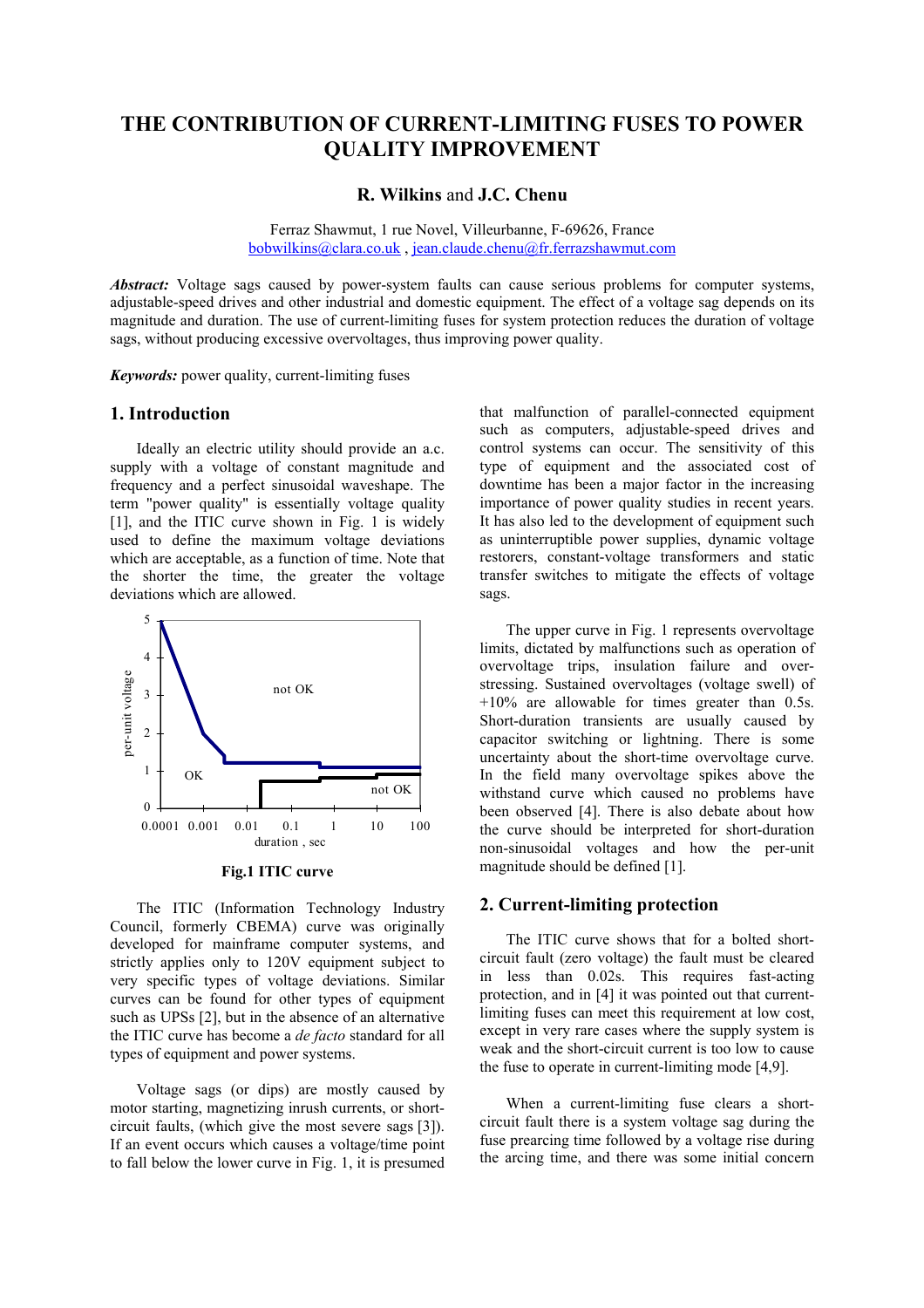that the high arc voltage generated by the fuse could be higher than permitted by the ITIC curve. However, calculations for a typical UL class J fuse showed that the highest peak arc voltages remained within ITIC limits [4].

This has been confirmed by field tests on a radial 7.2 kV residential system subjected to single-phase short-circuit faults at various locations [5,8]. Measured voltage dips lasted only for about 2ms and the maximum voltage rises were about 1.7 p.u., both within the ITIC limits. ATP simulations using a resistance-time fuse model gave similar results.

It was also concluded in [5] that current-limiting fuses mitigated the voltage sag better than expulsion fuses, and caused less disturbance to parallelconnected loads, because the fuse arc voltage supports the system voltage, promoting recovery. In addition the current-limiting fuses provided their expected limitation of peak current and  $I<sup>2</sup>t$ .

## **3. Example**

The system shown in Fig. 2 will be used to illustrate in detail the voltage sags, voltage rises, effects on parallel loads, and limitation of energy provided by current-limiting and non-currentlimiting protection.



Fig.2 Motor control centre

The system of Fig. 2 has been discussed previously [6]. In this paper we will look at the behaviour in more detail. It represents a typical motor control centre with 2 smaller motors  $(M_1$  and  $M_2$ ) and 2 larger motors ( $M_3$  and  $M_4$ ). For a fault at bus 6, (on the terminals of  $M_4$ ), bus 2 is the "point of common coupling" (PCC), as far as the other parallel-connected motor loads are concerned.

#### **3.1 With current-limiting fuse protection**

Fig. A.1 shows the system transients over a 0.1s period surrounding a 3-phase-to-ground short-circuit fault at bus 6, with  $M_1$  and  $M_3$  initially lightly loaded and  $M_2$  and  $M_4$  fully loaded, when protected by current-limiting fuses rated at 150% of the motor full-load current. The fault is cleared by operation of the 3 fuses in line 5. These results were computed using the method described in [7], which uses standard fuse models and takes into account 3-phase effects in the operation of the fuses as well as motor electrical and mechanical transients.

When the fault occurs the voltage at the point of common coupling (bus 2) sags to a low level, but only for a few milliseconds, until the fuses melt. In the cases shown the melting times are 9.2,5.2 and 3.3ms, so the sag duration is well within the ITIC undervoltage curve shown in Fig.1. After the fuses switch to the arcing mode the bus voltage is raised due to the appearance of the fuse arc voltages, and the fault currents in the three phases are forced to zero. The highest peak current in line 5 is 13.7 p.u.

The waveshape of the voltage transients produced during fuse operation is non-standard as far as the ITIC curve is concerned, but if we approximate them as half-sine waves of medium frequency they correspond to r.m.s. values of 1.45, 1.53 and 1.34 per-unit with durations of 2.5, 3.4 and 1.34 milliseconds. These points are close to the upper ITIC curve, but do not pose any significant problem.

After the current has been interrupted the voltages at the PCC recover to their normal values very quickly.

The raising of the bus voltage during the fuse arcing phase aids the re-acceleration of the parallelconnected motors. In effect the high resistance of the fuses in the arcing mode diverts the supply current into the parallel paths.

If the fault had been at the terminals of one of the smaller motors,  $M_1$  or  $M_2$ , clearance of the fault by the corresponding (smaller) fuses would be faster still, with even less disturbance to the system..

#### **3.2 With non-current-limiting protection**

Fig. A.2 shows the computed interruption transients for the system of Fig. 2 if the currentlimiting fuses are replaced by non-current-limiting devices which produce negligible arc voltage and which take about  $2\frac{1}{2}$  cycles to clear the fault. The high peak after the first quarter-cycle is composed of the fault current from the source via line 1 plus contributions from all the parallel-connected motors. There is no current limitation, which gives higher thermal and electromagnetic stresses on the circuit components. The peak network current is 21 p.u. while the  $I^2t$  let through after the fault is cleared is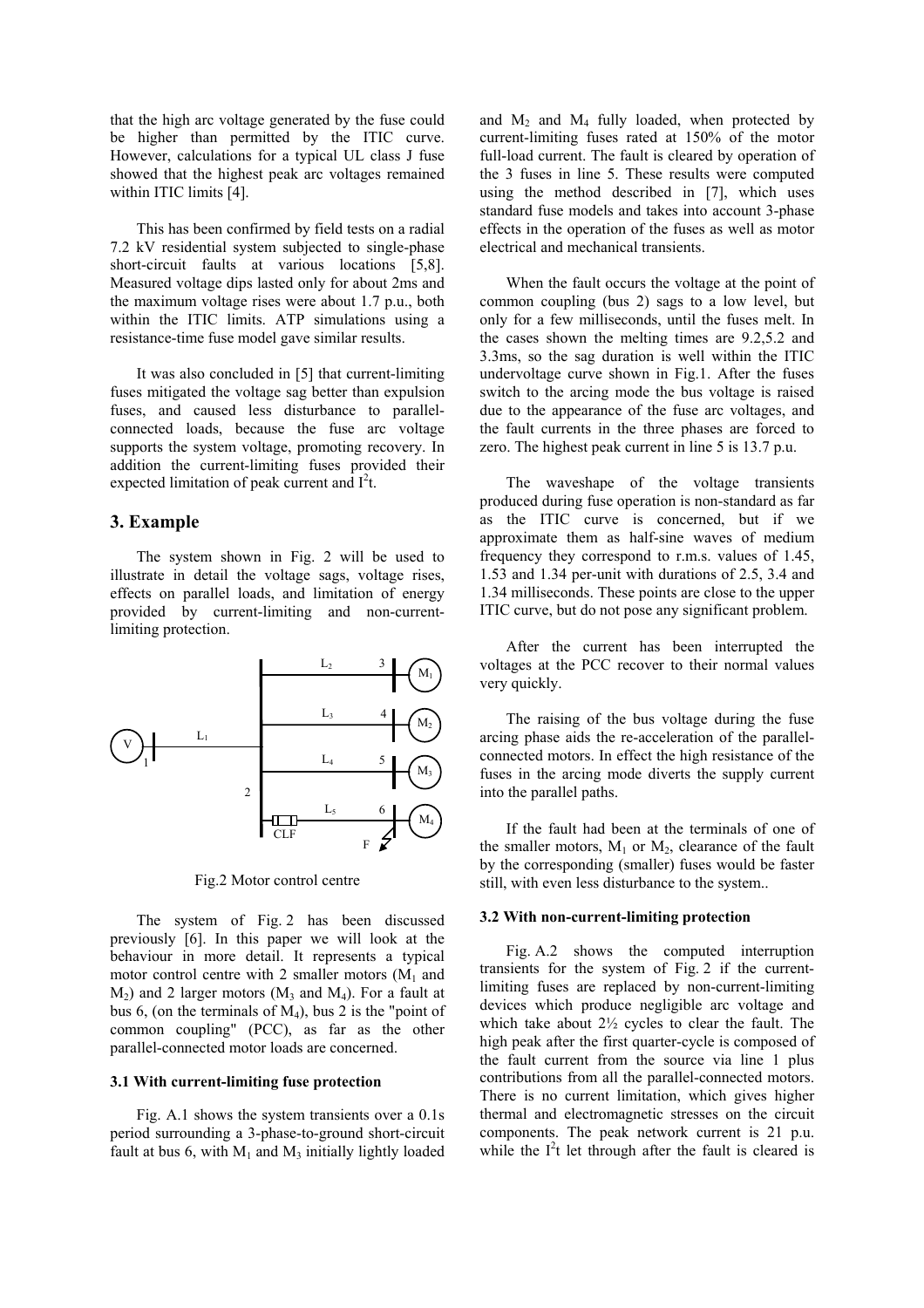almost 10 times higher than if the circuit were protected by the fuses.

In this case the voltages at bus 2 sag to about 0.15-0.22 per-unit for 41-46 milliseconds, which is well in the lower region of unacceptable power quality shown in Fig. 1. However bus 2 voltage remains depressed even after the fault has been cleared. It increases slowly from about 0.6 per-unit and remains below the ITIC curve for a considerable time. The reason for this is that the speed of the parallel-connected motors drops significantly during the long-duration voltage sag. After the fault is removed all the parallel motors re-accelerate, drawing a high current from the supply, which causes the duration of the voltage sag at bus 2 to be further extended.



Fig. 3 Sags and peaks for the system of Fig. 2

Fig. 3 shows how these results relate to the ITIC curve. For each data point an approximate r.m.s. value of voltage has been plotted for the corresponding time duration. With current-limiting fuses the voltage sags are within ITIC limits, but with non-current-limiting protection this is not the case.

## **4. Conclusion**

Current-limiting fuses provide protection against disruptive heating and electromagnetic effects, but also make an important contribution to the improvement of power quality. They achieve this by operating within one half-cycle, to limit the duration of voltage sags, and without producing unacceptably high voltages.

The resulting short duration of the disturbance to the system avoids further depression of voltages due to motor re-acceleration and other load effects.

Using fuses to improve the power quality of a power system is also a very inexpensive option. For systems where the cost of installing dynamic voltage restorers and similar types of equipment cannot be

justified, high-speed protection by current-limiting fuses is very economical way of mitigating the effects of voltage sags.

In low and medium voltage industrial, commercial and residential network, current-limiting fuses have been improving power quality for more than 60 years, long before power quality became an important issue.

#### **5. References**

- [1] R.C. Dugan, M.F. Mcgranahan and H.W.Beaty "Electrical Power Systems Quality", McGraw Hill 1996.
- [2] Uninterruptible power systems (UPS) Part 3: Method of specifying the performance and test requirements. IEC 62040-3, 1999-03.
- [3] M.H.J. Bollen. "Voltage sags in Three-Phase Systems" *IEEE Power Engineering Review*, Sept 2001, pp 8-11.
- [4] R. Wilkins and M.H.J. Bollen. "The role of current-limiting fuses in power quality improvement" *3rd International Conference on Power Quality*, Amsterdam, 24-27 October 1994.
- [5] Lj.A Kojovic, S.P. Hassler, K.L. Leix, C.W. Williams and E.E. Baker. "Comparative analysis of expulsion and currentlimiting fuse operation in distribution systems for improved power quality and protection" *IEEE Transactions on Power Delivery*, July 1998. pp 863 - 869.
- [6] R. Wilkins and H.C.Cline. "Current-limiting Fuses Improve Power Quality". Power Quality Assurance Magazine, Power Quality". *Power Quality Assurance Magazine*, September 1999.
- [7] R. Wilkins, A.J. McDonald and M. Castillo. "Computation of short-circuit transients in industrial networks protected by current-limiting fuses". *8th International Symposium on Short-Circuit Currents in Power Systems*, Brussels, 8-10 October 1998.
- [8] Lj.A Kojovic, S.P. Hassler, H.Singh and C.W. Williams. "Current-limiting Fuses Improve Power Quality" *IEEE Transmission and Distribution Conference and Exposition 2001* IEEE/PES, vol 1, pp 281-286.
- [9] J.C. Gomez and M.M. Morcos. "Coordinating Overcurrent Protection and Voltage Sags in Distributed Generation Systems. *IEEE Power Engineering Review*, Feb 2002, pp 16- 19.

## **6. Appendix**

Figs A.1 and A.2 on the following pages show the transient responses computed for Fig. 2.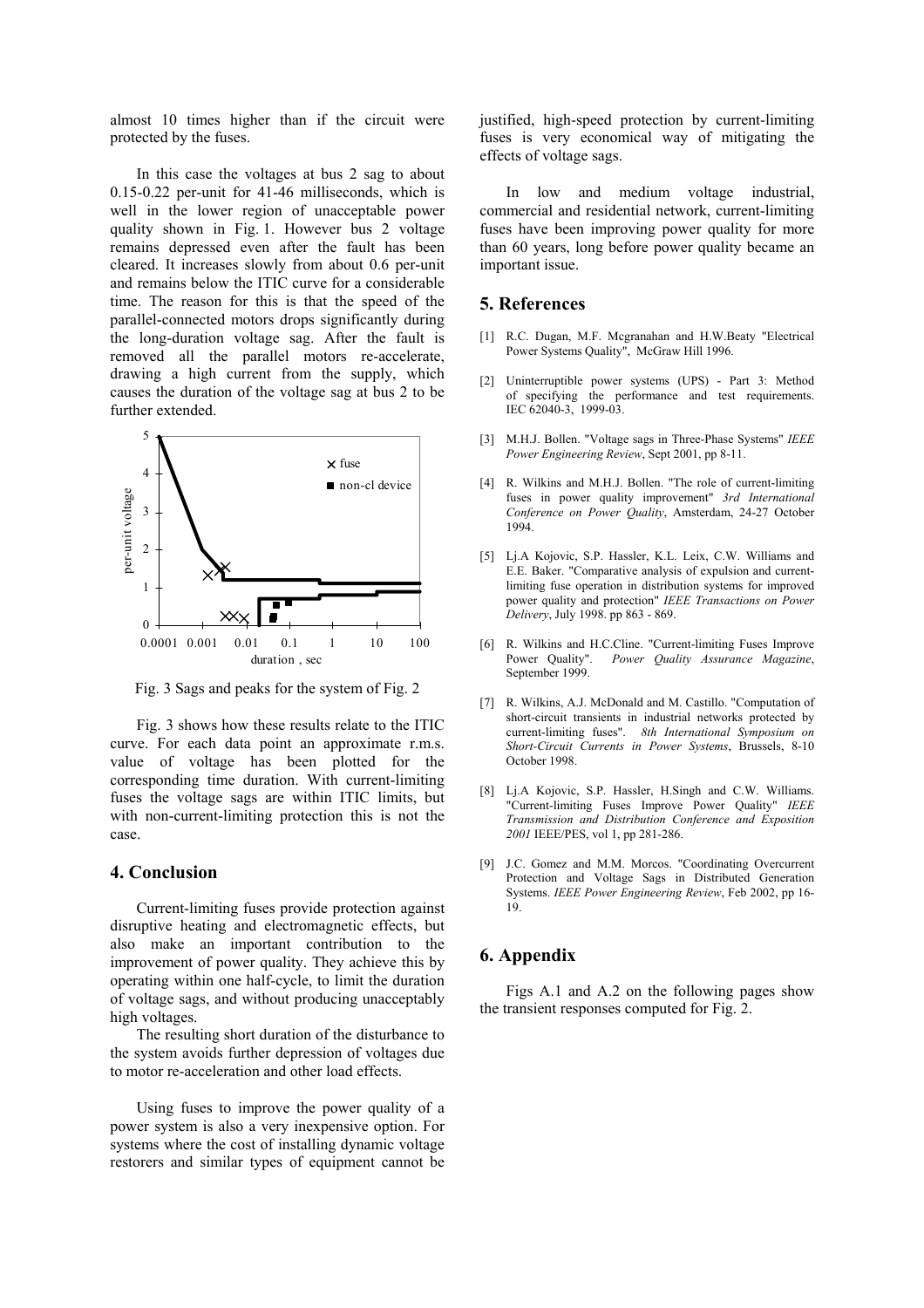

Fig. A.1 Transients with C-L protection